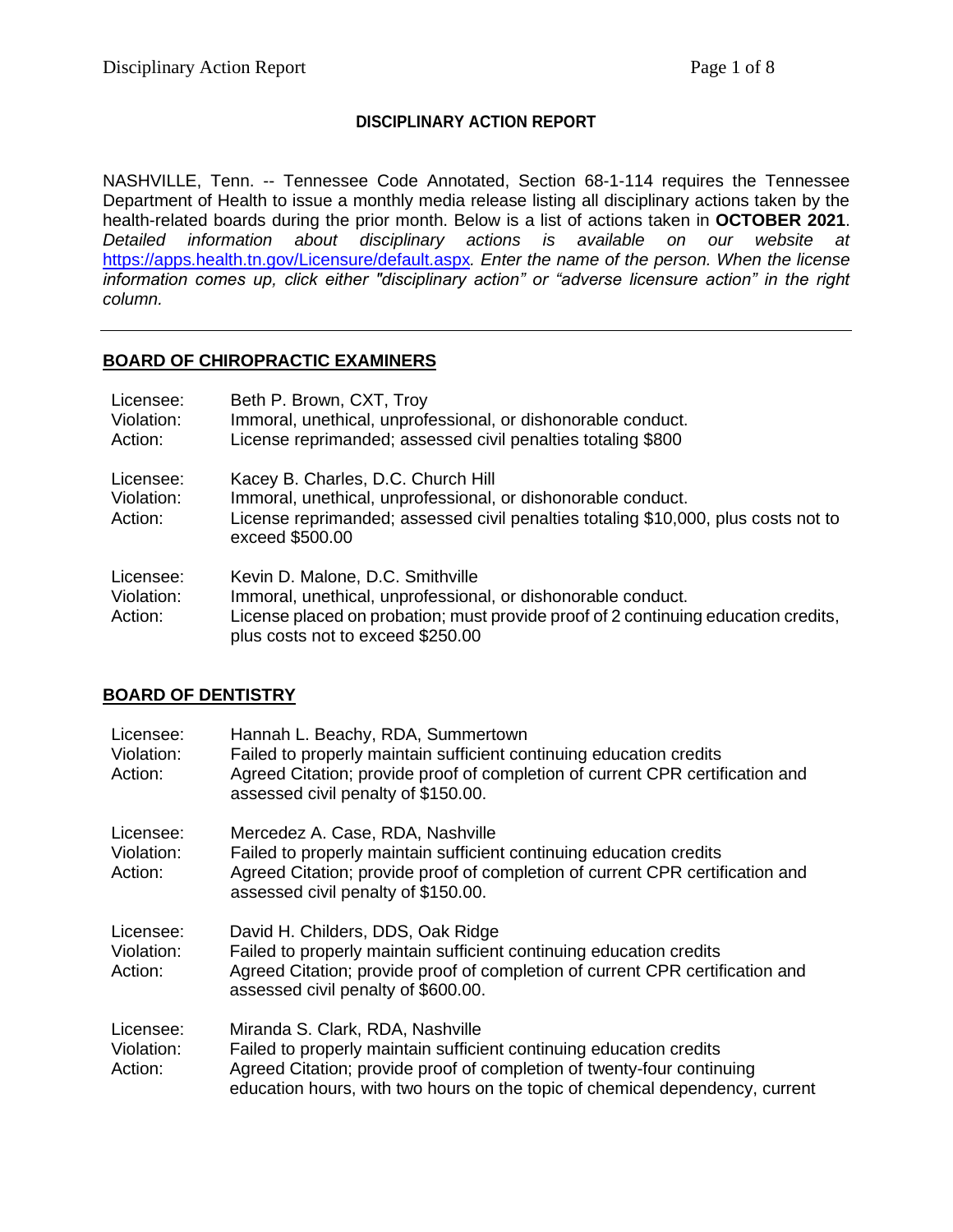|                                    | CPR certification for the 2017-2018 audit cycle, and assessed civil penalty of<br>\$150.00.                                                                                                                                                                                                                                                                      |
|------------------------------------|------------------------------------------------------------------------------------------------------------------------------------------------------------------------------------------------------------------------------------------------------------------------------------------------------------------------------------------------------------------|
| Licensee:<br>Violation:<br>Action: | Jacquelyn N. Crutcher, RDA, Dover<br>Failed to properly maintain sufficient continuing education credits<br>Agreed Citation; provide proof of completion of sixteen continuing education<br>hours, with two hours on the topic of chemical dependency, current CPR<br>certification for the 2017-2018 audit cycle, and assessed civil penalty of<br>\$150.00.    |
| Licensee:<br>Violation:<br>Action: | Meghan M. Dagley, RDA, Wartburg<br>Failed to properly maintain sufficient continuing education credits<br>Agreed Citation; provide proof of completion of current CPR certification for<br>the 2017-2018 audit cycle and assessed civil penalty of \$600.00.                                                                                                     |
| Licensee:<br>Violation:<br>Action: | Ashley C. Fusner, RDH, Thompsons Station, Tennessee<br>Failed to properly maintain sufficient continuing education credits<br>Agreed Citation; provide proof of one continuing education hour on the topic<br>of chemical dependency for the 2017-2018 audit cycle and assessed civil<br>penalty of \$300.00.                                                    |
| Licensee:<br>Violation:            | Sherry A. Holbrooks, RDA, Rock Island<br>Failure to timely renew license and practiced dental assisting on a lapsed<br>license                                                                                                                                                                                                                                   |
| Action:                            | Agreed Citation; assessed civil penalty of \$100.00                                                                                                                                                                                                                                                                                                              |
| Licensee:<br>Violation:<br>Action: | Karen Humphrey-Bone, RDH, Smyrna<br>Failed to properly maintain sufficient continuing education credits<br>Agreed Citation; provide proof of seventeen continuing education hours with<br>two hours on the topic of chemical dependency for the 2017-2018 audit cycle<br>and assessed civil penalty of \$300.00.                                                 |
| Licensee:<br>Violation:<br>Action: | Jennifer E. Johnson, DDS, Hendersonville<br>Unprofessional, unethical, or dishonorable conduct through the closure or sale<br>of practice without notifying patients or providing records to new owners; and<br>guilty of abandonment of records.<br>License reprimanded; assessed civil penalties in the amount of \$1,000, plus<br>costs not to exceed \$3,000 |
| Licensee:<br>Violation:            | Katherine J. Kraus, RDA, Brentwood<br>Failure to timely renew license and practiced dental assisting on a lapsed<br>license                                                                                                                                                                                                                                      |
| Action:                            | Agreed Citation; assessed civil penalty of \$100.00                                                                                                                                                                                                                                                                                                              |
| Licensee:<br>Violation:<br>Action: | Leandra J. Lakin, RDA, Knoxville<br>Failed to properly maintain sufficient continuing education credits<br>Agreed Citation; provide proof of thirteen continuing education hours with two<br>hours on the topic of chemical dependency for the 2017-2018 audit cycle and<br>assessed civil penalty of \$150.00.                                                  |
| Licensee:                          | Kashaundra M. Lindley, RDH, Memphis                                                                                                                                                                                                                                                                                                                              |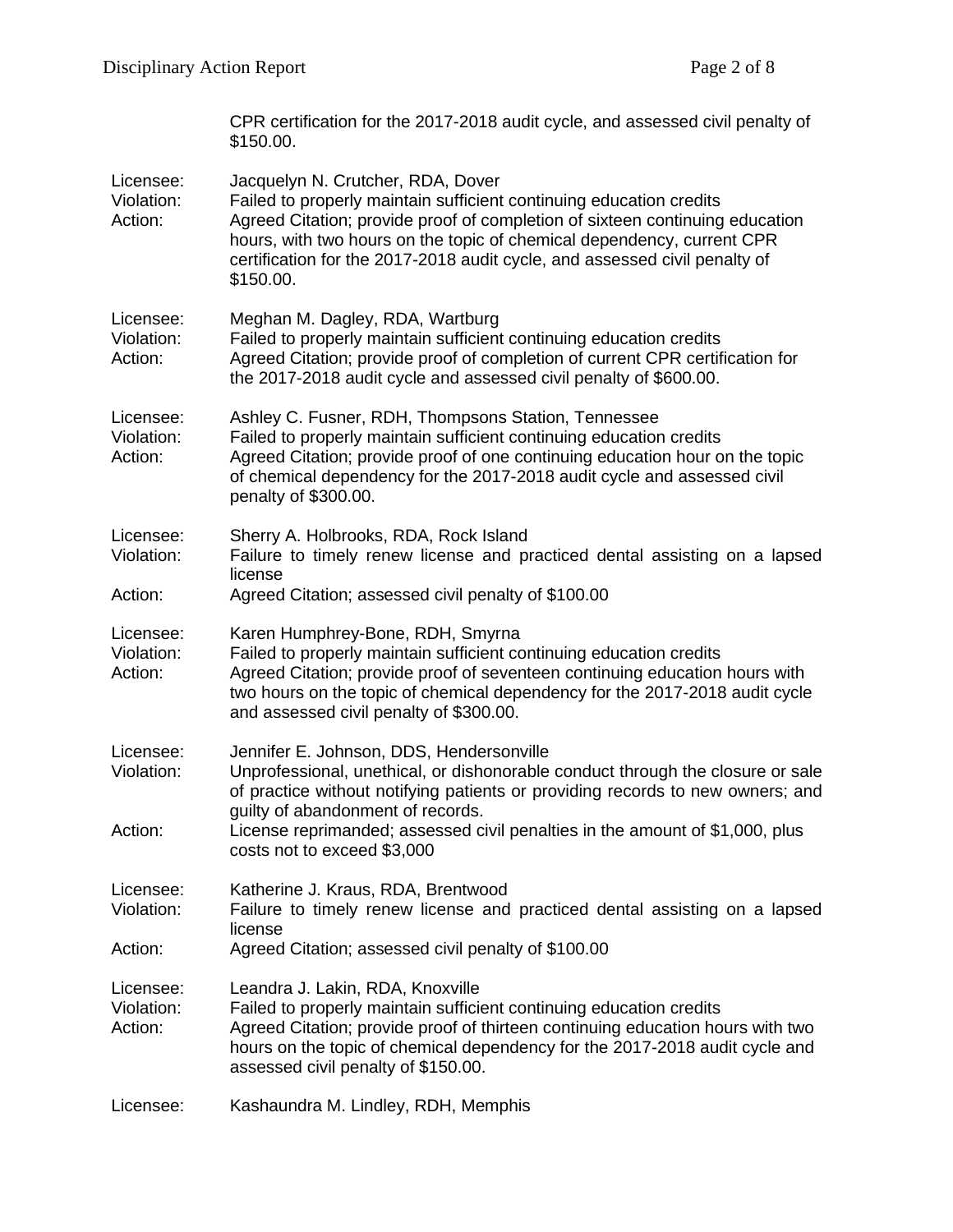| Violation:<br>Action:              | Failed to properly maintain sufficient continuing education credits<br>Agreed Citation; provide proof of completion of current CPR certification for<br>the 2017-2018 audit cycle and assessed civil penalty of \$300.00.                                                                                                                                                                                                                                                                                                                                                                                                                                                             |
|------------------------------------|---------------------------------------------------------------------------------------------------------------------------------------------------------------------------------------------------------------------------------------------------------------------------------------------------------------------------------------------------------------------------------------------------------------------------------------------------------------------------------------------------------------------------------------------------------------------------------------------------------------------------------------------------------------------------------------|
| Licensee:<br>Violation:<br>Action: | Nadia S. Marandi, RDH, Chattanooga<br>Failed to properly maintain sufficient continuing education credits<br>Agreed Citation; provide proof of three continuing education hours plus four<br>hours of non-web based continuing education for the 2017-2018 audit cycle<br>and assessed civil penalty of \$300.00.                                                                                                                                                                                                                                                                                                                                                                     |
| Licensee:<br>Violation:            | Buckie D. Parsons, DDS, Livingston<br>Unprofessional, unethical, or dishonorable conduct; failure to properly maintain<br>patient dental records.                                                                                                                                                                                                                                                                                                                                                                                                                                                                                                                                     |
| Action:                            | License placed on probation for 2 years; must successfully complete 10<br>continuing education hours on dental record keeping plus 15 continuing<br>education hours in endodontics and complete coursework on Prescribing<br>Controlled Drugs from Vanderbilt University Medical Center within six months.<br>Restricted from prescribing opioids for six months and until successful<br>competition of required education courses. After six month prescribing<br>restriction has passed, must obtain practice monitoring through Affiliated<br>Monitors for a period of at least two years. Assessed civil penalties in the<br>amount of \$5,000, plus costs not to exceed \$5,000. |
| Licensee:<br>Violation:<br>Action: | Evelyn Perez, RDA, Memphis<br>Failed to properly maintain sufficient continuing education credits<br>Agreed Citation; provide proof of completion of twenty-four continuing<br>education hours, with two hours on the topic of chemical dependency, current<br>CPR certification for the 2017-2018 audit cycle, and assessed civil penalty of<br>\$150.00.                                                                                                                                                                                                                                                                                                                            |
| Licensee:<br>Violation:<br>Action: | Donna L. Pickard, RDH, La Vergne<br>Failed to properly maintain sufficient continuing education credits<br>Agreed Citation; provide proof of completion of current CPR certification for<br>the 2017-2018 audit cycle and assessed civil penalty of \$300.00.                                                                                                                                                                                                                                                                                                                                                                                                                         |
| Licensee:<br>Violation:<br>Action: | Debra L. Sampson, RDA, McMinnville<br>Failed to properly maintain sufficient continuing education credits<br>Agreed Citation; provide proof of two continuing education hours on the topic<br>of chemical dependency and proof of completion of current CPR certification<br>for the 2017-2018 audit cycle; assessed civil penalty of \$150.00.                                                                                                                                                                                                                                                                                                                                       |
| Licensee:<br>Violation:<br>Action: | Whitney L. Sewell, RDA, Cleveland<br>Failed to properly maintain sufficient continuing education credits<br>Agreed Citation; provide proof of two continuing education hours on the topic<br>of chemical dependency and proof of completion of current CPR certification<br>for the 2017-2018 audit cycle; assessed civil penalty of \$150.00.                                                                                                                                                                                                                                                                                                                                        |
| Licensee:<br>Violation:<br>Action: | Alisha R. Sneed, RDA, Dayton, Tennessee<br>Failed to properly maintain sufficient continuing education credits<br>Agreed Citation; provide proof of twenty continuing education hours with two<br>hours on the topic of chemical dependency and proof of completion of current                                                                                                                                                                                                                                                                                                                                                                                                        |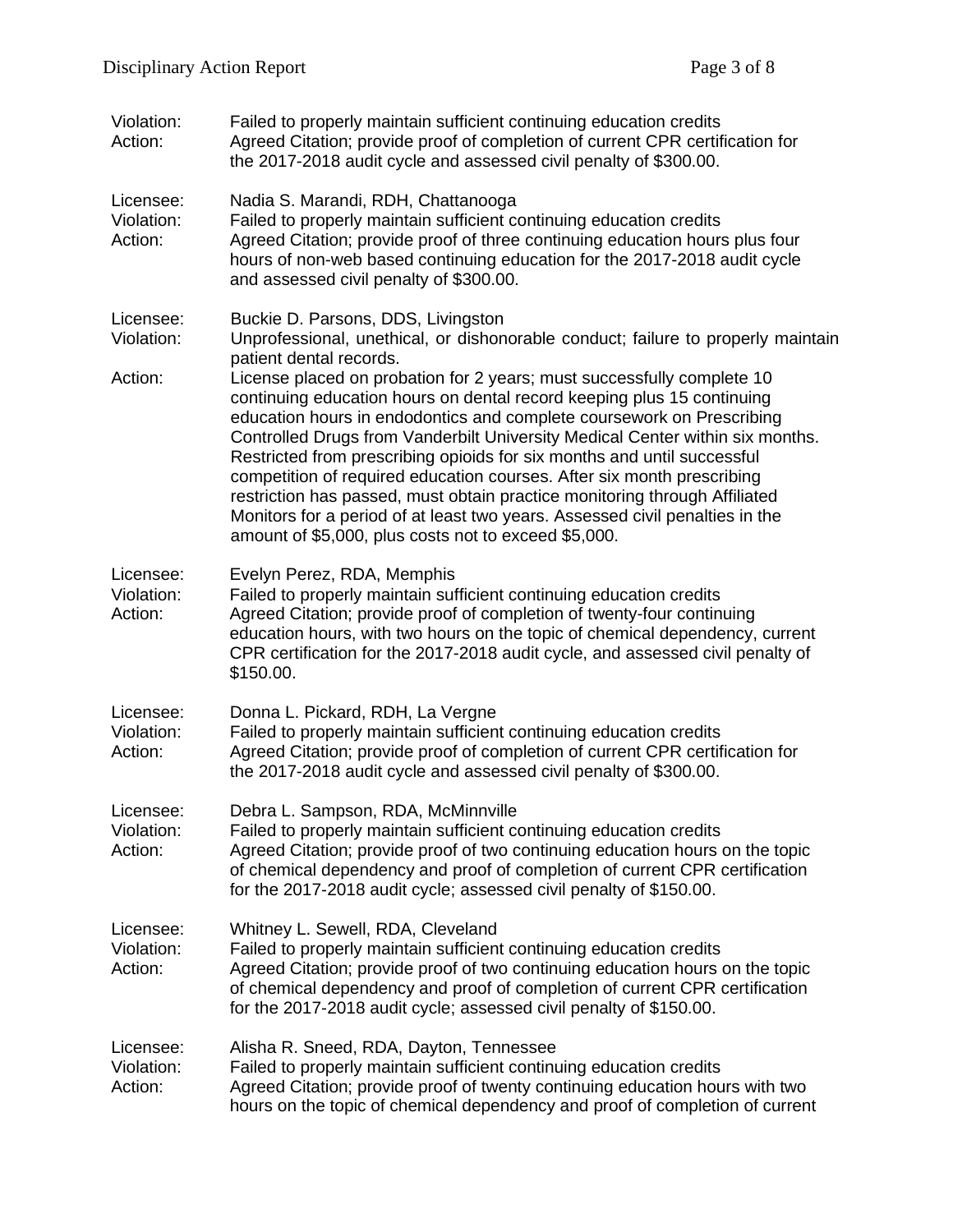|                                    | CPR certification for the 2017-2018 audit cycle; assessed civil penalty of<br>\$150.00.                                                                                                                                                                                                                        |
|------------------------------------|----------------------------------------------------------------------------------------------------------------------------------------------------------------------------------------------------------------------------------------------------------------------------------------------------------------|
| Licensee:<br>Violation:<br>Action: | Kristin N. Stowers; RDH, Johnson City<br>Failed to properly maintain sufficient continuing education credits<br>Agreed Citation; provide proof of completion of current CPR certification for<br>the 2017-2018 audit cycle and assessed civil penalty of \$300.00.                                             |
| Licensee:<br>Violation:<br>Action: | Michelle L. Thom, RDA, Morristown<br>Failed to properly maintain sufficient continuing education credits<br>Agreed Citation; provide proof of five continuing education hours and proof of<br>completion of non-online CPR certification for the 2017-2018 audit cycle;<br>assessed civil penalty of \$150.00. |
| Licensee:<br>Violation:<br>Action: | Melissa A. Walsh, RDA, Hampton<br>Failed to properly maintain sufficient continuing education credits<br>Agreed Citation; provide proof of two continuing education hours on the topic<br>of chemical dependency for the 2019-2020 audit cycle; assessed civil penalty<br>of \$150.00.                         |
| Licensee:<br>Violation:<br>Action: | Courtney B. Williams, RDH, Oakland<br>Failed to properly maintain sufficient continuing education credits<br>Agreed Citation; provide proof of one continuing education hour on the topic<br>of chemical dependency for the 2017-2018 audit cycle and assessed civil<br>penalty of \$300.00.                   |
| Licensee:<br>Violation:<br>Action: | April L. Wood, RDA, Smyrna<br>Failed to properly maintain sufficient continuing education credits<br>Agreed Citation; provide proof of one continuing education hour for the 2017-<br>2018 audit cycle and assessed civil penalty of \$150.00.                                                                 |
| Licensee:<br>Violation:            | Jennifer E. Johnson, DDS, Hendersonville<br>Unprofessional, unethical, or dishonorable conduct through the closure or sale<br>of practice without notifying patients or providing records to new owners; and<br>guilty of abandonment of records.                                                              |
| Action:                            | License reprimanded; assessed civil penalties in the amount of \$1,000, plus<br>costs not to exceed \$3,000                                                                                                                                                                                                    |

# **BOARD OF EMERGENCY MEDICAL SERVICES**

- Licensee: Robert Belfield, EMR, Wartrace<br>Violation: Failed to pay child support
- Violation: Failed to pay child support<br>Action: License suspended
- License suspended

Licensee: Richard Forth, EMR, McMinnville

Violation: Failed to pay child support

Action: License suspended

Licensee: Demarcus Gaines, AEMT, Memphis<br>Violation: Failed to pay child support Failed to pay child support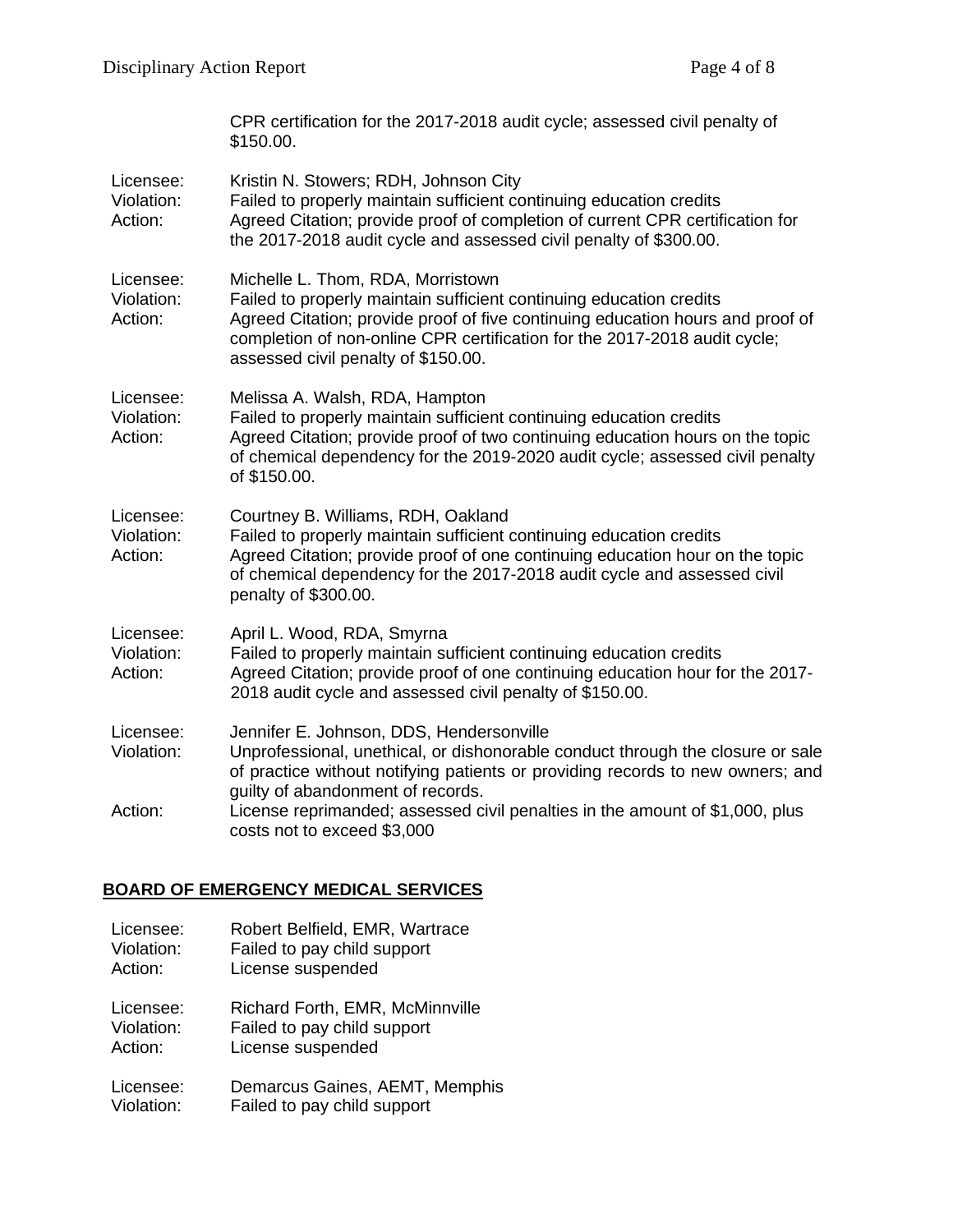| Action:    | License suspended                   |
|------------|-------------------------------------|
| Licensee:  | Michael Gibson, AEMT, Huntingdon    |
| Violation: | Failed to pay child support         |
| Action:    | License suspended                   |
| Licensee:  | Pierre Hibbler, AEMT, Memphis       |
| Violation: | Failed to pay child support         |
| Action:    | License suspended                   |
| Licensee:  | Kevin Humphrey, PACC, Knoxville     |
| Violation: | Failed to pay child support         |
| Action:    | License suspended                   |
| Licensee:  | Kenneth Mason, EMT, Knoxville       |
| Violation: | Failed to pay child support         |
| Action:    | License suspended                   |
| Licensee:  | Aaron Pierson, AEMT, Kingsport      |
| Violation: | Failed to pay child support         |
| Action:    | License suspended                   |
| Licensee:  | Brandy Pilcher, AEMT, Ripley        |
| Violation: | Failed to pay child support         |
| Action:    | License suspended                   |
| Licensee:  | Joshua Sharpe, Paramedic, Knoxville |
| Violation: | Failed to pay child support         |
| Action:    | License suspended                   |
| Licensee:  | Torian Thomas, AEMT, Memphis        |
| Violation: | Failed to pay child support         |
| Action:    | License suspended                   |

# **BOARD OF OCCUPATIONAL THERAPY**

Licensee: Jasmine C. Cozine, OTA, Colorado Springs, CO Violation: Failed to properly maintain sufficient continuing education credits Action: Agreed citation; assessed \$100 in civil penalties and twelve (12) continuing education hours \*\*Delayed reporting from April 2019

# **BOARD OF PHARMACY**

Licensee: Broadway and Main, Pharmacy, Newport Violation: Failed to conduct an initial opening inventory count as the Pharmacist in charge as required by the Drug Enforcement Agency; served as the Pharmacist in charge without obtaining a waiver from the Board to serve as Pharmacist in charge at two separate pharmacy practice sites at the same time; and failed to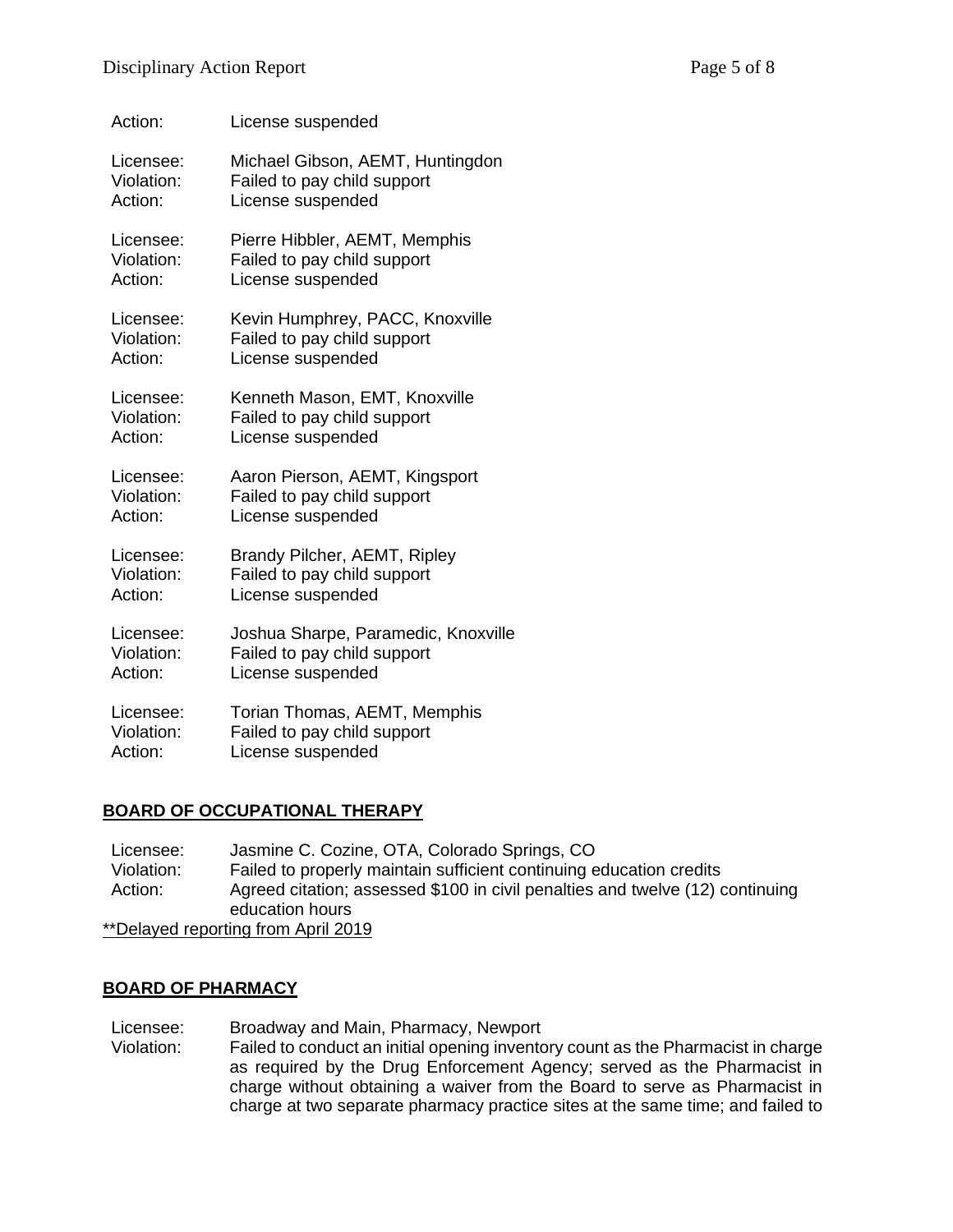|            | immediately notify the Board of the termination of business at one of the two<br>pharmacies.                                                    |
|------------|-------------------------------------------------------------------------------------------------------------------------------------------------|
| Action:    | License placed on probation for a period of two (2) years; assessed civil<br>penalty in the amount of \$2,700 plus costs not to exceed \$5,000. |
| Licensee:  | Lowell B. Grizzle, D. Ph., Kingsport                                                                                                            |
| Violation: | Failed to comply with a lawful order or duly promulgated rule of the Board                                                                      |
| Action:    | License permanently voluntarily retired                                                                                                         |
| Licensee:  | Christina A. Ivester, RT, Cleveland                                                                                                             |
| Violation: | Guilty of theft of property and guilty of dishonorable, immoral, unethical or                                                                   |
|            | unprofessional conduct to wit: A person commits theft of property if, with intent                                                               |
|            | to deprive the owner of property, the person knowingly obtains or exercises                                                                     |
|            | control over the property without the owner's effective consent.                                                                                |
| Action:    | License revoked                                                                                                                                 |
|            | **Delayed reporting from September 2021                                                                                                         |
|            |                                                                                                                                                 |

Licensee: Justin C. Kickliter, D.Ph., Knoxville

- Violation: Failed to conduct an initial opening inventory count as the Pharmacist in charge as required by the Drug Enforcement Agency; served as the Pharmacist in charge without obtaining a waiver from the Board to serve as Pharmacist in charge at two separate pharmacy practice sites at the same time; and failed to immediately notify the Board of the termination of business at one of the two pharmacies.
- Action: License suspended; suspension stayed; stay of suspension to be lifted after six months; assessed civil penalties in the amount of \$2,700, plus costs not to exceed \$5,000.
- Licensee: Mary Kathleen Kudrey, RT, Cookeville
- Violation: Guilty of drug diversion. It is unlawful for any person knowingly or intentionally to acquire or obtain, or attempt to acquire or attempt to obtain, possession of a controlled substance by misrepresentation, fraud, forgery, deception or subterfuge. It is unlawful for any person, firm or corporation to possess, sell, barter or give away any drug known as legend drugs, as defined in Sec. 53-10- 101, except upon the written prescription of a duly licensed physician, certified physician's assistant, nurse authorized pursuant to Sec. 63-6-204 or Sec. 63- 9-113, who is rendering service under the supervision, control and responsibility of a licensed physician, and who meets the requirements pursuant to Sec. 63- 7-123, a dentist, an optometrist authorized pursuant to Sec. 63-8-102(12), or a veterinarian, and compounded or dispensed by a duly registered pharmacist. Action: License placed on suspension until undergoing an evaluation approved by the Tennessee Pharmacy Recovery Network and comply with recommendations;

#### Licensee: Anthony A. Okonkwo, D. Ph., Murfreesboro Violation: Alleged to have engaged in inappropriate dispensing Action: License placed on suspension

Licensee: Sheri G. Simeon, D.Ph., Jackson

Violation: Guilty of drug diversion. It is unlawful for any person knowingly or intentionally to acquire or obtain, or attempt to acquire or attempt to obtain, possession of a controlled substance by misrepresentation, fraud, forgery, deception or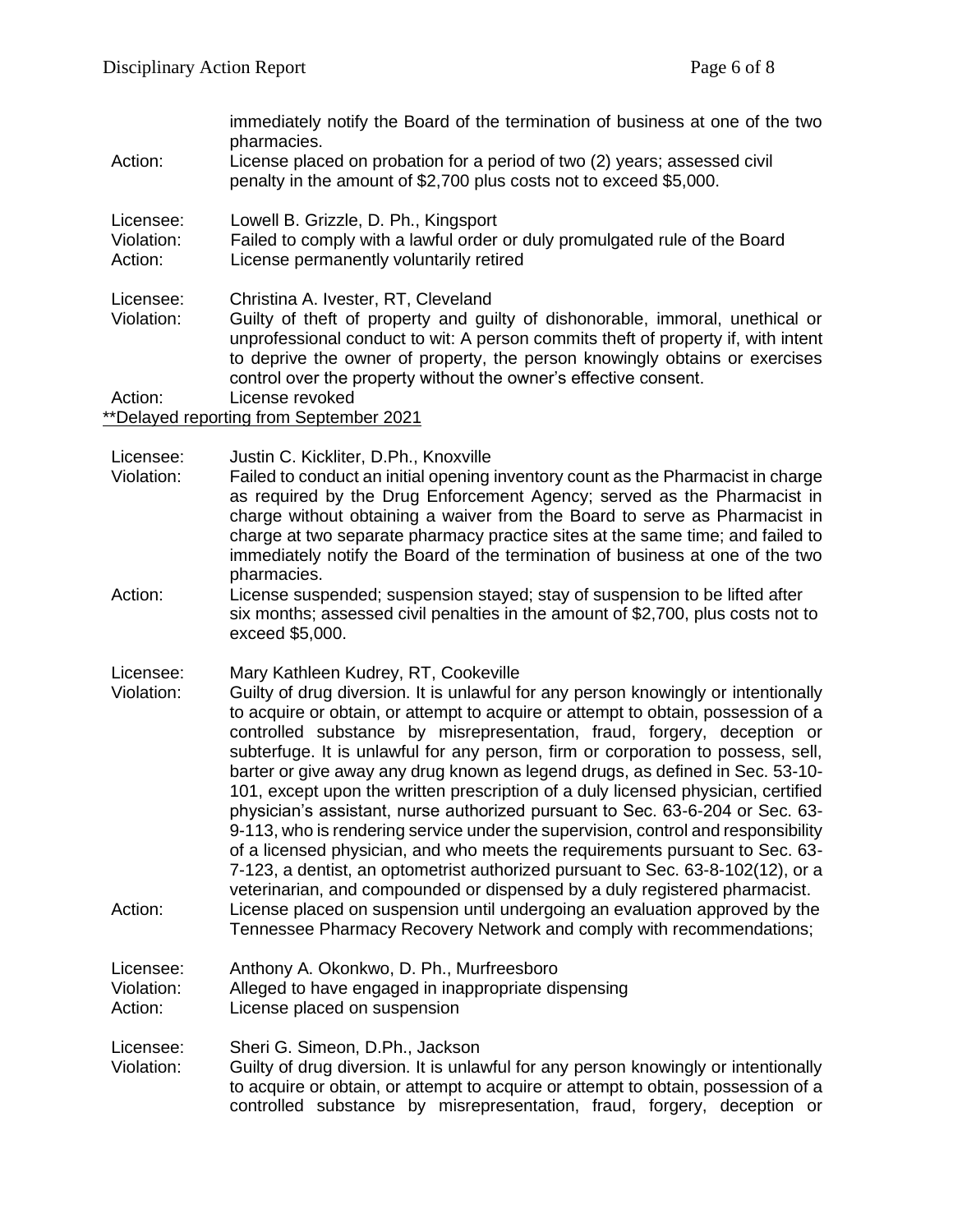|         | subterfuge. It is unlawful for any person, firm or corporation to possess, sell,  |
|---------|-----------------------------------------------------------------------------------|
|         | barter or give away any drug known as legend drugs, as defined in Sec. 53-10-     |
|         | 101, except upon the written prescription of a duly licensed physician, certified |
|         | physician's assistant, nurse authorized pursuant to Sec. 63-6-204 or Sec. 63-     |
|         | 9-113, who is rendering service under the supervision, control and responsibility |
|         | of a licensed physician, and who meets the requirements pursuant to Sec. 63-      |
|         | 7-123, a dentist, an optometrist authorized pursuant to Sec. 63-8-102(12), or a   |
|         | veterinarian, and compounded or dispensed by a duly registered pharmacist.        |
| Action: | License placed on suspension until undergoing an evaluation approved by the       |
|         | Tennessee Pharmacy Recovery Network and comply with recommendations;              |
|         | after completion of evaluation, suspension stayed and license placed on           |
|         | probation until terms of order are met.                                           |
|         | **Delayed reporting from September 2021                                           |

Licensee: Jessica M. Waldman, RT, Somerville

Violation: Guilty of drug diversion. It is unlawful for any person to sell knowingly or intentionally to acquire or obtain, or attempt to acquire or attempt to obtain, possession of a controlled substance by misrepresentation, fraud, forgery, deception or subterfuge. It is unlawful for any person, firm or corporation to possess, sell, barter or give away any drug known as legend drugs, as defined in Sec. 53-10-101, except upon the written prescription of a duly licensed physician, certified physician's assistant, nurse authorized pursuant to Sec. 63- 6-204 or Sec. 63-9-113, who is rendering service under the supervision, control and responsibility of a licensed physician, and who meets the requirements pursuant to Sec. 63-7-123, a dentist, an optometrist authorized pursuant to Sec. 63-8-102(12), or a veterinarian, and compounded or dispensed by a duly registered pharmacist.

Action: License voluntarily surrendered, same as revocation.

\*\*Delayed reporting from September 2021

# **BOARD OF PHYSICIAN ASSISTANTS**

| Licensee: | Alicia N. Taylor, PA, Oneida |
|-----------|------------------------------|
|-----------|------------------------------|

- Violation: Unprofessional, unethical, or dishonorable conduct; violation of any provision of the Physician Assistants Act; conviction of a misdemeanor or felony; and failure to report federal indictment within seven (7) days to the board
- Action: License permanently voluntarily surrendered same as permanent revocation; assessed costs not to exceed \$500.00

#### **ABUSE REGISTRY**

| Name:  | <b>Robert Biggs</b> |
|--------|---------------------|
| Abuse: | Exploitation        |

Profession: Unlicensed

| Name:       | Heath E. Davis |
|-------------|----------------|
| Abuse:      | Abuse, Neglect |
| Profession: | Unlicensed     |